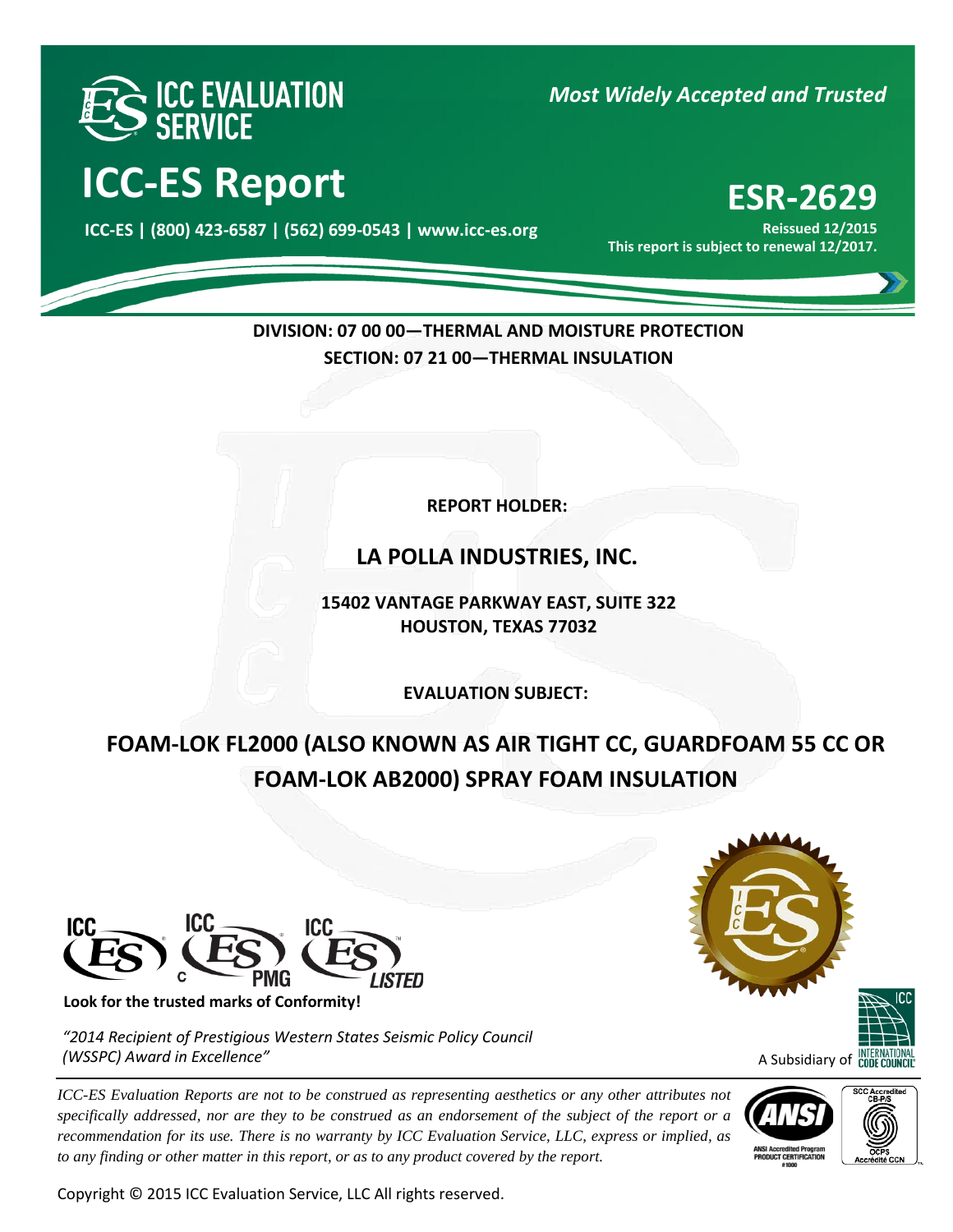

# **ICC-ES Evaluation Report ESR-2629**

**Most Widely Accepted and Trusted** 

*Reissued December 2015* 

 *This report is subject to renewal December 2017.* 

**www.icc-es.org | (800) 423-6587 | (562) 699-0543** *A Subsidiary of the International Code Council ®*

**DIVISION: 07 00 00—THERMAL AND MOISTURE PROTECTION Section: 07 21 00—Thermal Insulation** 

#### **REPORT HOLDER:**

**LaPOLLA INDUSTRIES, INC. 15402 VANTAGE PARKWAY EAST, SUITE 322 HOUSTON, TEXAS 77032 (281) 219-4100 www.lapolla.com**

#### **EVALUATION SUBJECT:**

**FOAM-LOK FL2000 (ALSO KNOWN AS AIR TIGHT CC, GUARDFOAM 55 CC OR FOAM-LOK AB2000) SPRAY FOAM INSULATION** 

#### **1.0 EVALUATION SCOPE**

- **1.1 Compliance with the following codes:**
- 2012 and 2009 *International Building Code*<sup>®</sup> (IBC)
- 2012 and 2009 *International Residential Code*<sup>®</sup> (IRC)
- 2012 and 2009 *International Energy Conservation Code*® (IECC)
- 2013 Abu Dhabi International Building Code (ADIBC)<sup>†</sup>

† The ADIBC is based on the 2009 IBC. 2009 IBC code sections referenced in this report are the same sections in the ADIBC.

Other Codes (see Section 8)

#### **Properties evaluated:**

- Surface-burning characteristics
- Physical properties
- Thermal resistance
- Attic and crawl space installation
- Air permeability
- Vapor retardance
- Fire-resistance-rated construction
- Exterior walls of Type I through IV construction
- **1.2 Evaluation to the following green standard:**
- 2008 ICC 700 *National Green Building Standard*™ (ICC 700-2008)

#### **Attributes verified:**

■ See Section 3.1

#### **2.0 USES**

Foam-Lok FL2000 (also known as Air Tight CC, GuardFoam 55 CC or Foam-Lok AB2000) spray foam insulation is used as a nonstructural thermal insulating material in Types I, II, III, IV and V construction under the IBC and dwellings under the IRC. See Section 4.5 for use in Types I, II, III and IV construction. The insulation is for use in wall cavities, floor assemblies or ceiling assemblies, and in attic and crawl space applications as described in Section 4.4.

#### **3.0 DESCRIPTION**

#### **3.1 General:**

Foam-Lok FL2000 spray foam insulation is mediumdensity, semirigid, cellular polyurethane foam plastic that is installed as a nonstructural component of floor/ceiling assemblies, wall assemblies and attic and crawl spaces. The material is a two-component, closed-cell, one-to-oneby-volume spray foam with a nominal density of 2.0 pcf (32  $kg/m<sup>3</sup>$ ). The polyurethane foam is produced in the field by combining a polymeric isocyanate (A) component and a resin (B) component. The products have a shelf life of six months when stored in factory-sealed containers at temperatures between 50°F and 80°F (10°C and 27°C). The insulation liquid components are supplied in nominally 55-gallon (208 L) drums.

Foam-Lok FL2000 spray foam insulation is considered air-impermeable in accordance with 2012 IRC Section R806.5 and 2009 IRC Section R806.4, based on testing in accordance with ASTM E 283.

The attributes of the insulation have been verified as conforming to the requirements of ICC 700-2008 Section 703.2.1.1.1(c) as an air impermeable insulation. Note that decisions on compliance for those areas rest with the user of this report. The user is advised of the project-specific provisions that may be contingent upon meeting specific conditions, and the verification of those conditions is outside the scope of this report. These codes or standards often provide supplemental information as guidance.

#### **3.2 Surface-burning Characteristics:**

The insulation at a maximum thickness of 4 inches (102 mm) and a nominal density of 2.0 pcf (32 kg/m<sup>3</sup>) has a flame-spread index of 25 or less and a smoke-developed index of 450 or less when tested in accordance with ASTM E84. Thicknesses up to 12 inches (305 mm) in wall cavities and 12 inches (305 mm) in ceiling cavities are recognized based on room corner testing in accordance with NFPA 286. Thicknesses up to  $10^{17}$ <sub>2</sub> inches (267mm) for wall cavities and  $11^{1}/_{2}$  inches (292 mm) for ceiling cavities in attics and crawl spaces are recognized based on diversified fire tests.

*ICC-ES Evaluation Reports are not to be construed as representing aesthetics or any other attributes not specifically addressed, nor are they to be construed as an endorsement of the subject of the report or a recommendation for its use. There is no warranty by ICC Evaluation Service, LLC, express or implied, as to any finding or other matter in this report, or as to any product covered by the report.*

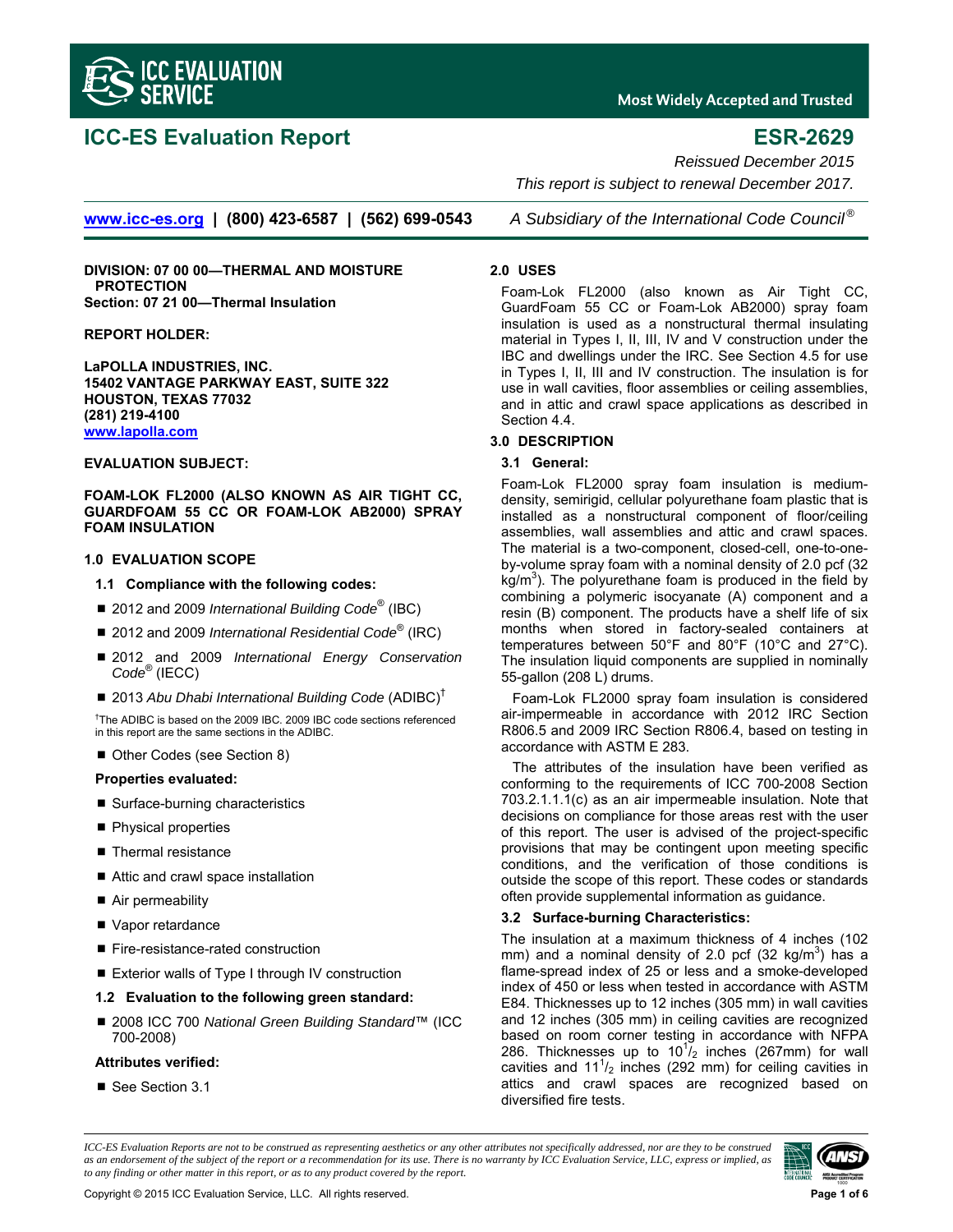#### **3.3 Thermal Resistance R-values:**

The insulation has thermal resistance *R*-values, at a mean temperature of 75°F (24°C), as shown in Table 1.

### **3.4 Vapor Retarder:**

Foam-Lok FL2000 spray foam insulation has a vapor permeance of less than 1 perm  $(5.7 \times 10^{-11} \text{ kg/Pa-s-m}^2)$ when applied at a minimum thickness of 2 inches (51 mm), and may be used where a vapor retarder is required by the applicable code.

### **3.5 Fire-Lok DC-315 Fireproof Paint:**

Fire-Lok DC-315 fireproof paint is manufactured by International Fireproof Technology, Inc., and is a waterbased latex intumescent coating supplied in 5-gallon (19 L) pails and 55-gallon (208 L) drums. The coating has a shelflife of 24 months when stored in factory-sealed containers at temperatures between 40°F (4°C) and 90°F (32°C).

### **4.0 INSTALLATION**

### **4.1 General:**

Foam-Lok FL2000 spray foam insulation must be installed in accordance with the manufacturer's published installation instructions, the applicable code and this report. A copy of the manufacturer's published installation instructions must be available at all times on the jobsite during installation.

### **4.2 Application:**

The insulation is spray-applied on the jobsite using a volumetric positive displacement pump as identified in the LaPolla application instructions. The insulation may be used for application to wood, metal, concrete, masonry and gypsum surfaces. The Foam-Lok FL2000 resin "B" component must be stored at temperatures between 50°F (10°C) and 80°F (27°C). The insulation must be used in areas where the maximum ambient temperature is equal to or less than 180°F (82°C). The foam plastic must not be used in electrical outlet or junction boxes or in contact with water. The foam plastic must not be sprayed onto a substrate that is wet, or covered with frost or ice, loose scales, rust, oil, or grease.

The insulation must be applied at a minimum thickness of 1 inch (25.4 mm) per pass, and a maximum thickness of 2 inches (51 mm) per pass, up to the maximum thicknesses as specified in Sections 3.2 and 4.3 through 4.5.

#### **4.3 Thermal Barrier:**

**4.3.1 Application with a Prescriptive Thermal Barrier:** The Foam-Lok FL2000 spray foam insulation must be separated from the interior of the building by an approved thermal barrier of minimum  $\frac{1}{2}$ -inch-thick (12.7 mm) gypsum wallboard or an equivalent 15-minute thermal barrier complying with, and installed in accordance with, IBC Section 2603.4 or IRC Section R316.4, as applicable, except as described in Section 4.3.2 or when installation is in attics and crawl spaces as described in Section 4.4. Thicknesses of up to 12 inches (305 mm) for ceiling cavities and 12 inches (305 mm) for wall cavities are recognized, based on room corner fire testing in accordance with NFPA 286.

**4.3.2 Application without a Prescriptive Thermal Barrier:** The Foam-Lok FL2000 spray foam insulation may be installed without the 15-minute thermal barrier prescribed in IBC Section 2603.4 and IRC Section R316.4, subject to the following conditions:

a. Fire-Lok DC-315 is applied to all exposed foam surfaces at a minimum application rate of 22 wet mils (0.56 mm) [14 dry mils (0.36 mm)] at a rate of 1 gallon  $(3.38 L)$  per 73 square feet  $(6.8 m<sup>2</sup>)$ .

b. The maximum installed thickness of Foam-Lok FL2000 is  $6^{1}/_{4}$  inches (159 mm) on vertical walls and  $8^{1}/_{4}$  inches (210 mm) on ceilings.

### **4.4 Attics and Crawl Spaces:**

**4.4.1 Application with a Prescriptive Ignition Barrier:**  When Foam-Lok FL2000 spray foam insulation is installed within attics or crawl spaces where entry is made only for service of utilities, an ignition barrier must be installed in accordance with IBC Section 2603.4.1.6 or IRC Sections R316.5.3 and R316.5.4, as applicable. The ignition barrier must be consistent with the requirements for the type of construction required by the applicable code, and must be installed in a manner so the foam plastic insulation is not exposed. Foam-Lok FL2000 spray foam insulation as described in this section may be installed in unvented attics in accordance with Section R806.4 of the 2009 IRC or Section R806.5 of the 2012 IRC.

**4.4.2 Application without a Prescriptive Ignition Barrier:** Where Foam-Lok FL2000 spray foam insulation is installed without a prescriptive ignition barrier in attics and crawl spaces in accordance with this section, the following conditions apply:

- Entry to the attic or crawl space is only to service utilities and no storage is permitted.
- There are no interconnected attic or crawl space areas.
- Air in the attic or crawl space is not circulated to other parts of the building.
- **Under-floor (crawl space) ventilation is provided in** accordance with IBC Section 1203.3 or IRC Section R408.1, as applicable.
- Attic ventilation is provided when required by IBC Section 1203.2 or IRC Section R806, except when airimpermeable insulation is permitted in unvented attics in accordance with Section R806.4 of the IRC.
- Combustion air is provided in accordance with IMC Sections 701.

Foam-Lok FL2000 spray foam insulation may be sprayapplied to the underside of roof sheathing and/or rafters, and the underside of wood floors and/or floor joists in crawl spaces as described in this section. The thickness of the foam plastic applied to the underside of the wood floor and roof sheathing must not exceed  $11^{1}/_{2}$  inches (292 mm). The spray foam insulation applied to vertical wall surfaces in attics and crawl spaces must not exceed  $10^{1/2}$  inches (267 mm). Foam-Lok FL2000 spray foam insulation, as described in this section, may be installed in unvented attics in accordance with IRC Section R806.4.

**4.4.3 Use on Attic Floors:** Foam-Lok FL2000 spray foam insulation may be installed exposed at a maximum thickness of  $10<sup>1</sup>/<sub>2</sub>$  inches (267 mm) between and over the joists in attic floors. The insulation must be separated from the interior of the building by an approved thermal barrier. The ignition barrier required IBC Section 2603.4.1.6 and IRC Section R316.5.3 may be omitted.

#### **4.5 Exterior Walls in Types I, II, III and IV Construction:**

Foam-Lok FL2000 spray foam insulation may be installed on exterior walls of buildings of Types I, II, III and IV construction complying with IBC Section 2603.5 and as described in this section. The maximum thickness of the foam plastic is 3 inches (76 mm) when installed on the exterior of the sheathing. The wall assembly must be as described in Table 2. The potential heat of Foam-Lok FL2000 spray foam insulation is 1,885 Btu/ft<sup>2</sup> (21.4 MJ/m<sup>2</sup>) per inch of thickness.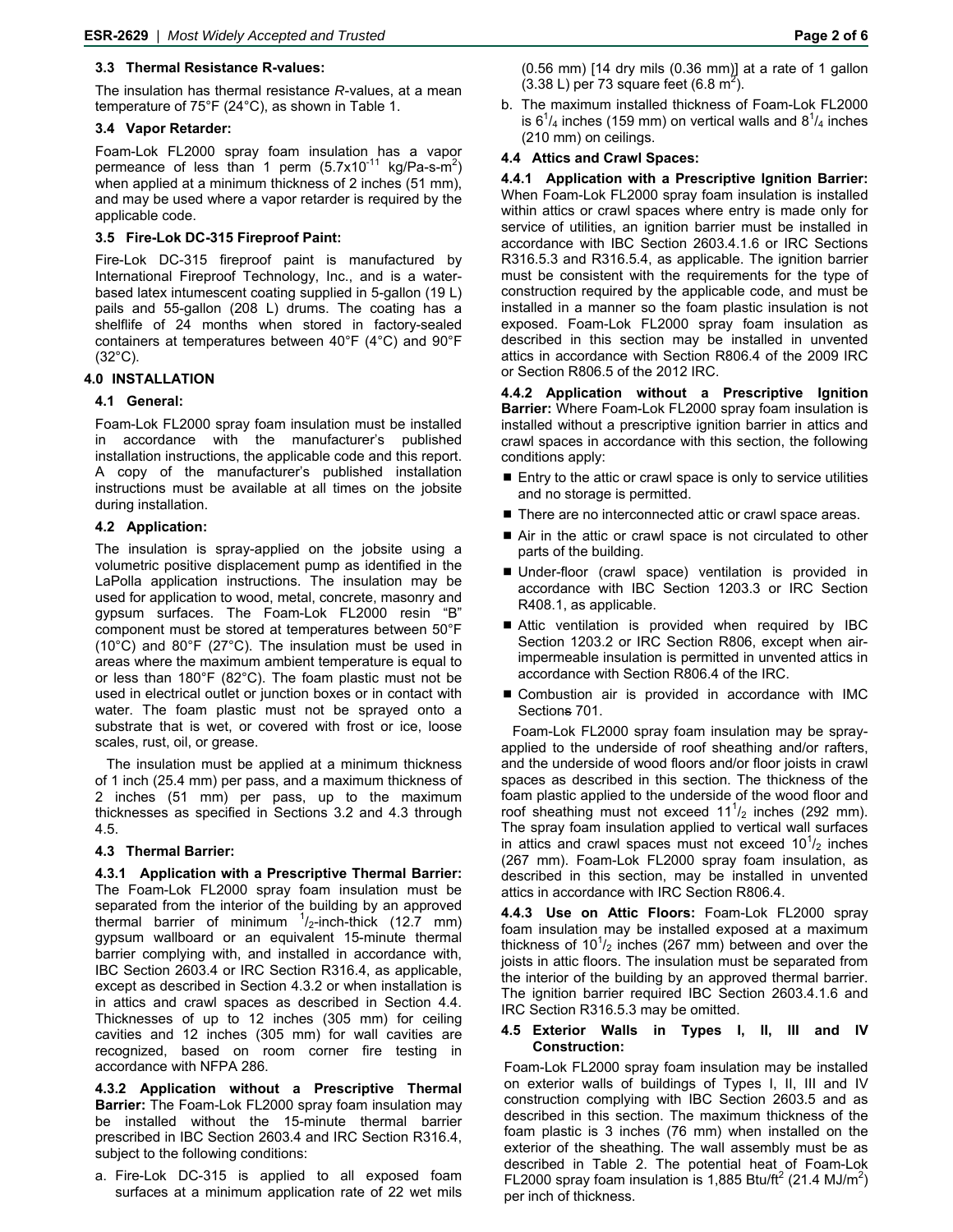#### **4.6 One-hour Fire-resistance-rated Non-load-bearing Wall Assembly:**

**4.6.1 Steel Framing:** 35 /8-inch (92 mm), No. 20 GA galvanized steel studs spaced 24 inches (610 mm) on center, floated between No. 20 GA galvanized steel tracks.

**4.6.2 Interior and Exterior Finish:** Two layers of 4-footby-10-foot-by- $5/8$ -inch (1219 mm by 3048 mm by 16 mm) USG SheetRock® Firecode Core Type X™ gypsum board, installed with the long edge parallel to the studs installed as follows: Base layer installed using No. 6 by  $1^{1}/_{4}$ -inch (32 mm) self-drilling screws spaced 8 inches (203 mm) on center around the perimeter and 12 inches (305 mm) on center in the field. Face layer installed with butt joints staggered 24 inches (610 mm) from the base layer, secured using No. 6 by  $1^{7}/_{8}$ -inch (48 mm) self-drilling screws spaced 8 inches (203 mm) on center around the perimeter and 12 inches (305 mm) on center in the field. Exposed seams and fasteners receive a Level 2 finish in accordance with ASTM C840 and GA-216.

**4.6.3 Insulation:** Foam-Lok™ FL 2000 Spray Insulation filling the stud cavity. See Figure 1.

**4.7 One-hour Fire-resistance-rated Limited Loadbearing wall assembly:** 

**4.7.1 Wood Framing:** Minimum nominally 2-by-4-by-10 foot (3048 mm), No. 2 Grade, Southern yellow pine, spaced 16 inches (406 mm) on center.

**4.7.2 Insulation:** Foam-Lok™ FL2000 Spray Foam Wall Insulation spray-applied to fill the stud cavity.

**4.7.3 Interior and Exterior Finish:** Two layers of  $5/8$ -inch (15.9 mm) Type X gypsum on each side, installed parallel to the studs, with the joints staggered from base layer to face layer and from interior to exterior of the assembly. The base layer is to be secured with  $1^5$ / $_8$ -inch (41.3 mm), coarse thread drywall screws. The face layer is to be secured with 2-inch (50.8 mm), coarse thread drywall screws. The screws in both layers are to be spaced 8 inches (203 mm) on center around the perimeter and 12 inches (305 mm) on center in the field. The screws in the face layer drywall are offset 4 inches (102 mm) from the base layer drywall screws. All exposed seams and fasteners receive a Level 2 finish in accordance with ASTM C840 and GA-216.

Axial loads applied to the wall assembly must be limited to the least of the following:

- $\bullet$  1,682 pounds (7482 N) per stud.
- Design stress of 0.78 F'c.
- Design stress of 0.78 F'c at a maximum  $I_e/d$  of 33.
- **4.8 Two-hour Fire-resistance-rated Wall Assembly (Nonload-bearing):**

**4.8.1 Wood Framing:** 2-by-4-by-10-foot (3048 mm), No. 2 grade, Southern yellow pine, spaced 16 inches (406 mm) on center.

**4.8.2 Insulation:** Foam-Lok™ FL2000 Spray Foam Wall Insulation spray-applied to fill the stud cavities.

**4.8.3 Interior and Exterior Finish:** Two layers of  $5/8$ -inch (15.9 mm) Type X gypsum on each side, installed parallel to the studs, with the joints staggered from base layer to face layer and from interior to exterior of the assembly. The base layer is to be secured with  $1^5$ /<sub>8</sub>-inch (41.3 mm), coarse thread drywall screws. The face layer is to be secured with 2-inch (50.8 mm), coarse thread drywall screws. Screws in both layers are to be spaced 8 inches (203 mm) on center around the perimeter and 12 inches (305 mm) on center in the field. The screws in the face layer drywall are to be offset 4 inches (102 mm) from the base layer drywall screws. All exposed seams and

#### **5.0 CONDITIONS OF USE**

The Foam-Lok FL2000 spray foam insulation described in this report complies with, or is a suitable alternative to what is specified in, those codes listed in Section 1.0 of this report, subject to the following conditions:

- **5.1** The Foam-Lok FL2000 spray foam insulation must be installed in accordance with the manufacturer's published installation instructions, this evaluation report and the applicable code. The instructions within this report govern if there are any conflicts between the manufacturers' published installation instructions and this report.
- **5.2** The insulation must be separated from the interior of the building by an approved 15-minute thermal barrier, except as described in Sections 4.3.2 and 4.4.
- **5.3** The insulation must not exceed the density and thicknesses noted in Sections 3.2 and 4.3 through 4.8 of this report.
- **5.4** The insulation must be protected from the weather during and after application.
- **5.5** The insulation must be applied by contractors certified by LaPolla Industries, Inc.
- **5.6** Use of the insulation in areas where the probability of termite infestation is "very heavy" must be in accordance with 2012 IBC Section 2603.9 and 2009 IBC Section 2603.8 or IRC Section R318.4, as applicable.

Jobsite certification and labeling of the insulation must comply with IRC Section N1101.4 and IECC Section 102.1.1, and IECC Sections 303.1.1 and 303.1.2, as applicable.

**5.7** The insulation is produced in Houston, Texas, under a quality control program with inspections by ICC-ES.

#### **6.0 EVIDENCE SUBMITTED**

- **6.1** Data in accordance with ICC-ES Acceptance Criteria for Spray-applied Foam Plastic Insulation (AC377), dated June 2012, including reports of tests in accordance with Appendix X of AC377.
- **6.2** Reports of air leakage tests in accordance with ASTM E283.
- **6.3** Reports of room corner fire testing in accordance with NFPA 286.
- **6.4** Reports of tests in accordance with NFPA 259 and NFPA 285.

#### **7.0 IDENTIFICATION**

Components for the Foam-Lok FL 2000 spray foam insulation are identified with the manufacturer's name (LaPolla Industries, Inc.), address and telephone number; the product trade name (Foam-Lok FL2000); use instructions; the density; the flame-spread and smokedevelopment indices; and the evaluation report number (ESR-2629).

#### **8.0 OTHER CODES**

#### **8.1 Evaluation Scope:**

In addition to the codes listed in Section 1.0, the products recognized in this report have been evaluated for compliance with the following codes:

- 2006 *International Building Code*<sup>®</sup> (2006 IBC)
- 2006 *International Residential Code*<sup>®</sup> (2006 IRC)
- 2006 *International Energy Conservation Code*<sup>®</sup> (2006 IECC)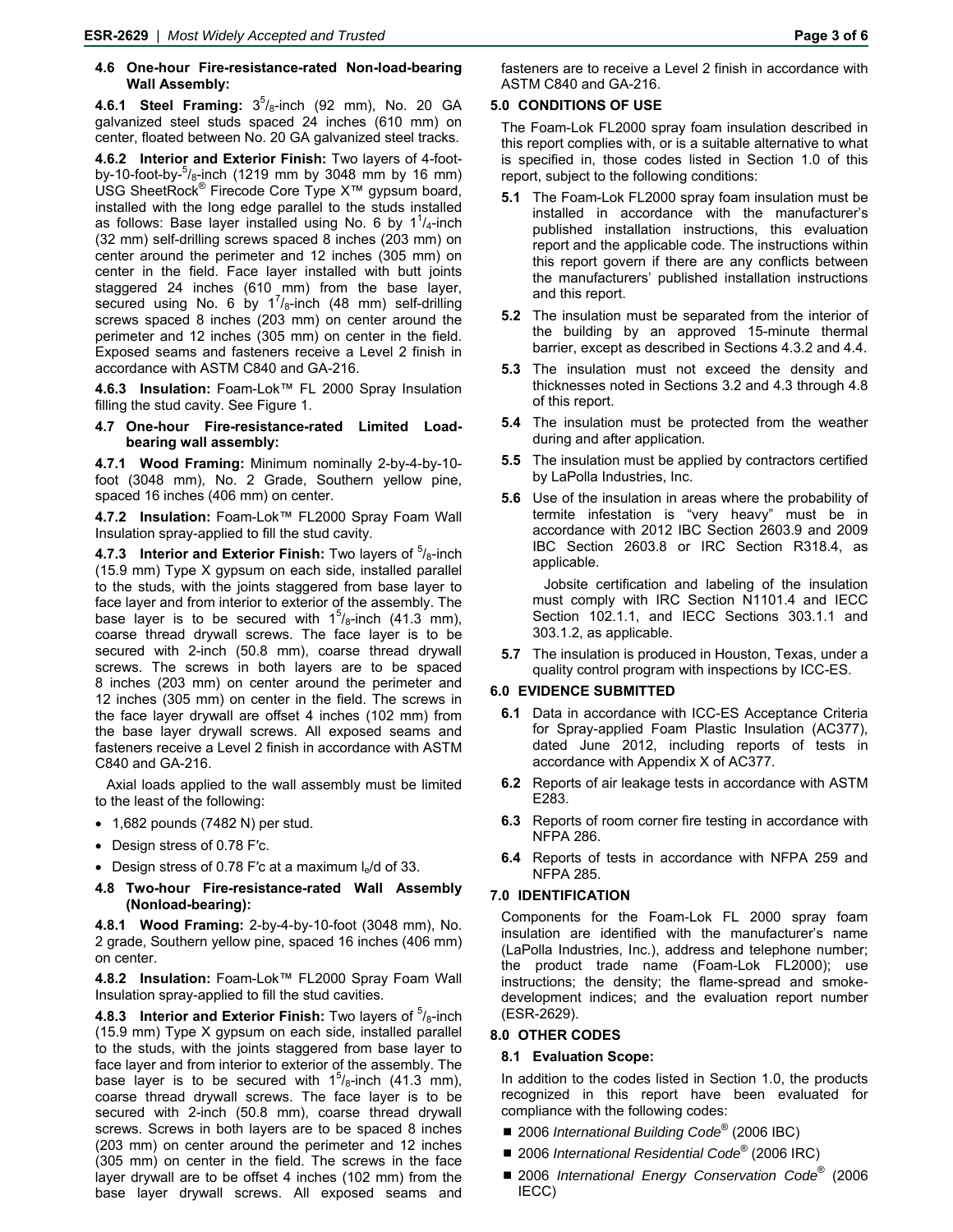#### **8.2 Uses:**

See Section 2.0.

**8.3 Description:** 

See Section 3.0.

- **8.4 Installation:**
- **8.4.1 General:** See Section 4.1.
- **8.4.2 Application:** See Section 4.2.
- **8.4.3 Thermal Barrier:** See Section 4.3.
- **8.4.4 Attics and Crawl Spaces:** See Section 4.4.

### **8.5 Conditions of Use:**

The Foam-Lok FL2000 insulation described in this report complies with, or is a suitable alternative to what is specified in, those codes listed in Section 8.1 of this report, subject to the following conditions:

- **8.5.1** See Sections 5.1 through 5.5 and 5.9 of this report.
- **8.5.2** Use of the insulation in areas where the probability of termite infestation is "very heavy" must be in accordance with 2006 IBC Section 2603.8 or 2006 IRC Section R318.4, as applicable.

#### **TABLE 1—THERMAL RESISTANCE (***R-***VALUES)1**

| THICKNESS (INCH)                       | R-VALUE (°F.ft <sup>2</sup> .h/Btu) |
|----------------------------------------|-------------------------------------|
| 1                                      | 5.7                                 |
| $\boldsymbol{2}$                       | 12                                  |
| $\mathbf{3}$                           | $19$                                |
| $3.5\,$                                | 22                                  |
| $\overline{4}$                         | 25                                  |
| $5.5\,$                                | 35                                  |
| $\,6\,$                                | $38\,$                              |
| $\overline{7}$                         | 44                                  |
| $7.5\,$                                | 48                                  |
| $\bf 8$                                | 51                                  |
| $\boldsymbol{9}$                       | $57\,$                              |
| $10\,$                                 | 63                                  |
| 10.5                                   | 67                                  |
| 11                                     | 70                                  |
| 11.5                                   | 73                                  |
| 12                                     | 76                                  |
| $16\,$<br>$2 - 1$<br>$\cdot$ 2 $\cdot$ | 101                                 |

For SI: 1 inch = 25.4 mm;  $1^{\circ}$ F.ft<sup>2</sup>.h/Btu = 0.176 110  $^{\circ}$ K.m<sup>2</sup>/W.

1 Calculated *R*-values greater than 4 inches are based on tested *K*-values at a 4-inch thickness.

#### **TABLE 2—NFPA 285 COMPLYING WALL**

| <b>Steel Studs</b>            | $3\degree$ / <sub>8</sub> inch deep, No. 20 GA galvanized steel studs, 24 inches on center, secured with #8-<br>by- $\frac{1}{2}$ inch-long, pan head framing screws to No. 20 GA top and bottom track; No. 16 GA<br>CRC lateral bracing installed 4 feet o.c.                                                                                                                                                                                                                                                                                              |
|-------------------------------|-------------------------------------------------------------------------------------------------------------------------------------------------------------------------------------------------------------------------------------------------------------------------------------------------------------------------------------------------------------------------------------------------------------------------------------------------------------------------------------------------------------------------------------------------------------|
| Interior Cladding             | 4-foot-by-10-foot-by- $5/8$ inch USG SheetRock <sup>®</sup> Firecode Core Type X <sup>™</sup> gypsum board<br>installed with the long dimension perpendicular to the studs, fastened to the framing with<br>#6-by-1 <sup>1</sup> / <sub>4</sub> inch self-drilling, zinc-plated bugle head screws spaced 8 inches on center<br>around the perimeter and 12 inches on center in the field; joints and fasteners receive a<br>Level 2 finish in accordance with GA-216 and ASTM C840.                                                                         |
| <b>Exterior Sheathing</b>     | 4-foot-by-8-foot-by- $1/2$ inch DensGlass <sup>®</sup> Gold Exterior Sheathing installed over exterior<br>side, with the long edge perpendicular to the studs; secured with #6-by-1 $\frac{1}{4}$ inch self-<br>drilling, zinc plated screws, spaced 8 inches at the joints and around the perimeter and<br>12 inches in the field. A water resistive barrier must be installed over the exterior<br>sheathing in accordance with the manufacturer's installation instructions and Section<br>1404.2 of the IBC or Section 703.2 of the IRC, as applicable. |
| Insulation                    | Nominal 3-inch Foam-LOK FL2000 spray foam insulation, spray-applied over DensGlass®<br>Sheathing.                                                                                                                                                                                                                                                                                                                                                                                                                                                           |
| Anchors                       | Hohmann & Barnard $3^{1}/_{2}$ -inch X-Seal Anchors and $3/_{16}$ -inch-by-3-inch-by-3-inch VeeBee<br>ties installed 24 inches on center vertically to each stud using #14-by-5-inch screws with<br>washers, creating a nominal 2 inch air gap between the insulation and the exterior facing.                                                                                                                                                                                                                                                              |
| <b>Exterior Wall Covering</b> | 4-inch standard clay brick (nominal $3^1/2$ -inch-by- $7^3/4$ -inch-by- $2^1/4$ -inch) in a running bond<br>pattern using Type N mortar, a nominal 2-inch from the spray foam insulation.                                                                                                                                                                                                                                                                                                                                                                   |
| Openings                      | 4-inch-by-4-inch-by- $\frac{1}{4}$ -inch steel lintel installed above the opening, extending past the<br>opening by 8 inches on both sides; two pieces of 2-inch-by-7-inch by No. 20 GA thick<br>aluminum must be installed to protect the opening and must be applied on both interior<br>and exterior faces. Aluminum attached nominally 24 inches on center with $\frac{3}{16}$ -inch-by-1 $\frac{1}{4}$<br>inch-long self-drilling screws to the interior of the assembly. The sides and top of the<br>assembly are to be covered with steel flashing.  |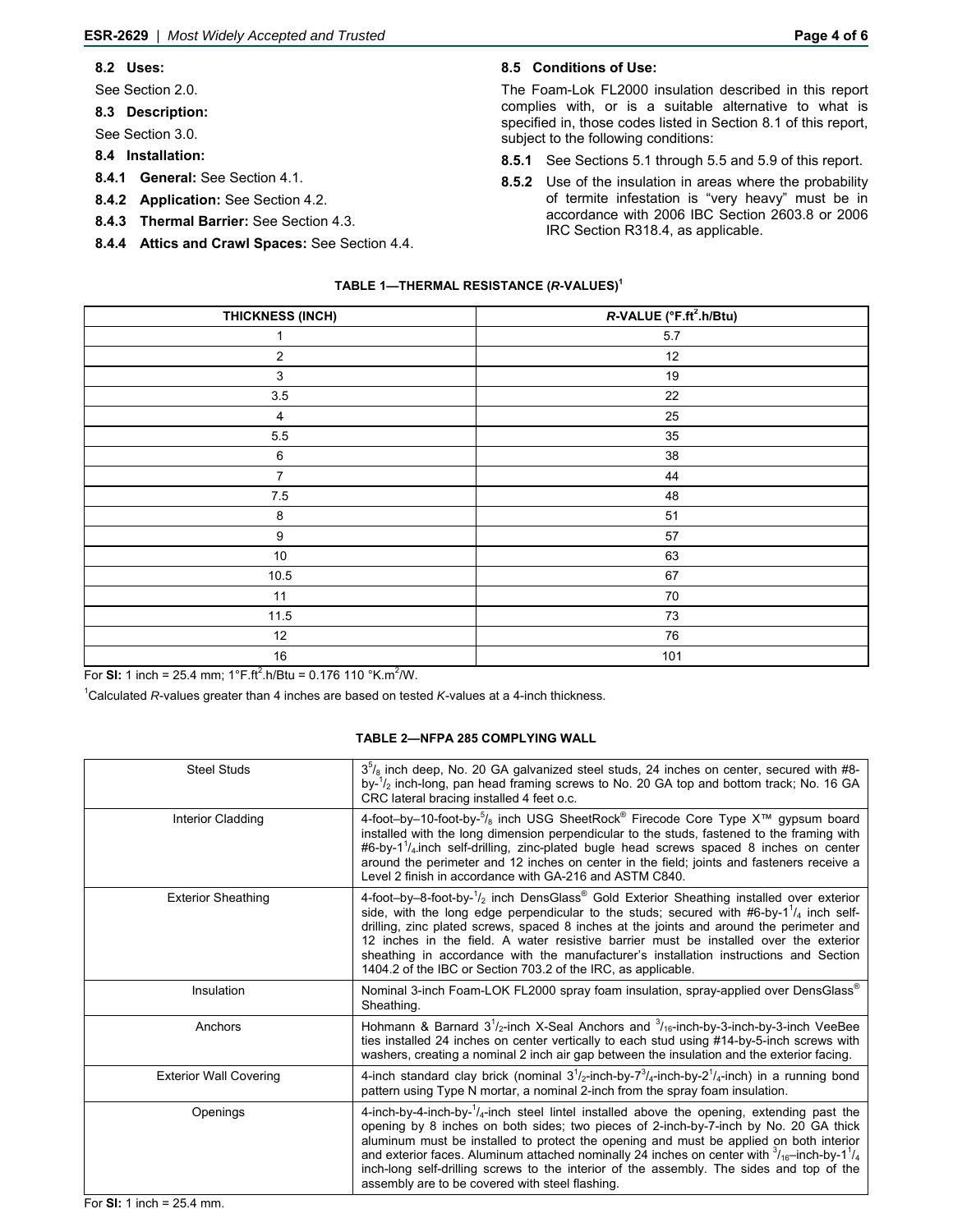

- 1. WALL ASSEMBLY: Construct 1 hour rated gypsum wall assembly using the following elements:
	- A. STEEL STUDS: Install 3-5/8 in. deep, 20 GA galvanized steel studs spaced maximum 24 in, oc. Cut steel studs 3/4 in, shorter than needed and float steel studs between top and bottom 20 GA steel tracks to allow for expansion and contraction.
	- B. GYPSUM BOARD: Install two layers of 5/8 in. thick Type X gypsum board oriented vertically to both sides of the steel studs (Item 1A). Secure base layer of gypsum board to the steel studs (Item 1A) using #6 X 1-1/4 in. self drilling screws spaced 8 in. oc around the perimeter and 12 in. oc in the field. Install the face layer of the gypsum board over the base layer with vertical joints offset minimum 24 in. Secure face layer using #6 X 1-7/8 thread drywall screws spaced 8 in. oc around the perimeter and 12 in. oc in the field.
- C. JOINT TAPE AND COMPOUND: (Not Shown) After gypsum board (Item 1B) is attached, apply a level 2 finish consisting of the following elements: Vinyl or casein, dry or premixed joint compound to face layers of gypsum board in two coats to all exposed screw heads and gypsum board butt joints. Embed a minimum 2 in. wide paper, plastic, or fiberglass tape in first layer of compound over butt joints of the gypsum board.
- D. Interior Wall Insulation: Install a nominal 3-5/8 in. layer of nominal 2 pcf density Foam-LOK™ FL 2000 polyurethane foam insulation applied over the board (Item 1B) to gypsum completely fill the stud cavity.

#### **FIGURE 1—ONE-HOUR FIRE-RESISTANCE-RATED ASSEMBLY (NON-LOAD-BEARING)**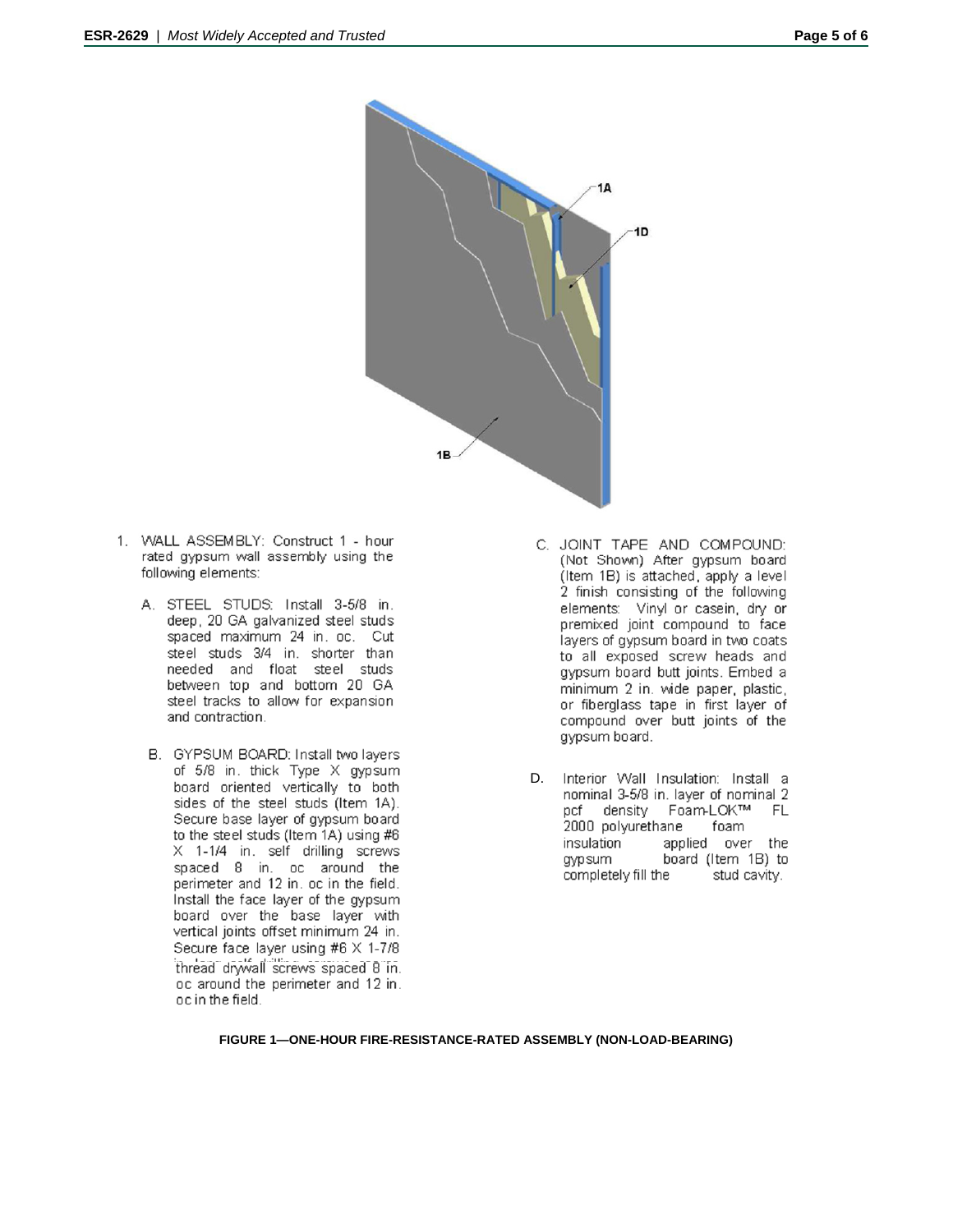

1A. WOOD STUDS: Install nominal 2-inch-by-4-inch Number 2 Southern Yellow Pine wood studs spaced maximum 16 inches on center.

> Attach each wood stud to top and bottom wood plates using two (2) 3-inch-by-0.120-inch smooth shank nails. Construct top plate of 2 wood studs installed horizontally at the top of the gypsum wall assembly and the bottom plate of a single wood stud.

- 1B. GYPSUM BOARD: Install two layers of  $5/8$ -inch Type X gypsum board oriented vertically to both sides of the wood studs (Item A). Install face layer of the gypsum board over base layer of the gypsum board with minimum 24-inch overlaps at vertical joints. Secure base layer of gypsum board to the wood studs (Item 1A) using  $1^{5}/_8$ -inch coarse thread drywall screws spaced 8 inches on center around the perimeter and 12 inches on center in the field. Install the face layer of the gypsum board over the base layer with vertical joints offset minimum 24 inches. Secure face layer using 2-inch coarse thread drywall screws spaced 8 inches on center around the perimeter and 12 inches on center in the field.
- 2. INTERIOR WALL INSULATION: Install a nominal 3.5-inch thick, 2  $(\pm 0.15)$  pcf density layer of Foam-LOK™ FL 2000 polyurethane foam applied over the gypsum board (Item 1B).

**FIGURE 2— ONE-HOUR LIMITED LOAD-BEARING AND TWO-HOUR NON-LOAD-BEARING FIRE-RESISTANCE-RATED ASSEMBLY**